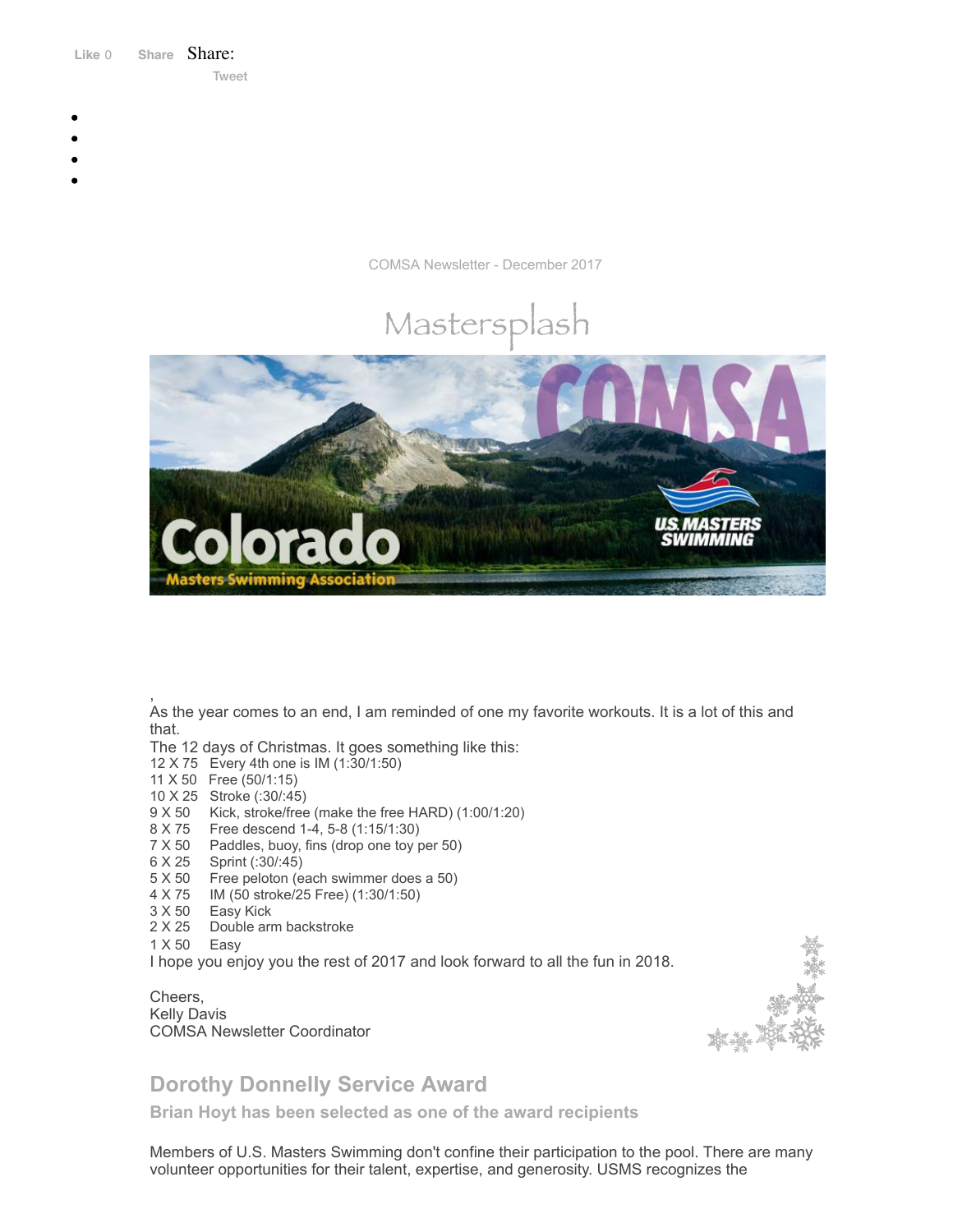commitment of those who give back with the Dorothy Donnelly Service Award, named to honor one of USMS's outstanding volunteers. The award recognizes those whose contributions stand out in service to local, regional, and national programs. Up to 15 people are selected each year and nominations come from Local Masters Swimming Committees (LMSC), clubs, and individuals. This year Brian Hoyt has been selected as one of the award recipients.

Brian is the consummate swimmer's advocate. In pursuing ideas and issues within the Colorado LMSC, Brian first considerations are always, 'how will this affect the swimmer', and 'how can this attract new swimmers.' Brian's volunteerism is exemplary beginning as the Vice Chair of the Colorado LMSC Board and quickly elevated to the Chairperson position to fill an unexpected resignation.

As the head coach of the Thornton Masters Club, Brian has expanded that workout group to over 70 swimmers and helped initiate a new program within Colorado entitled "Be Our Guest" to bring swimmers from all LMSC clubs together for a joint workout and opportunity to meet one another. "Be Our Guest" consists of a workout with a number on deck coaches, followed by breakfast and plenty of time to meet and greet. The event is highly anticipated and has helped create a new spirit for Colorado Masters Swimming.

Brian has also been one of the driving forces behind hosting an LMSC annual competition outside of the Denver Metro area to provide greater competitive opportunities for swimmers from the Western slopes. The meet was considered a huge success and is now part of the LMSC regular schedule.

Since 2011 Brian has been attending the USMS national convention where he is a member of the Rules Committee. Brian has a positive impact on all facets of the Colorado LMSC and is a constant advocate for making Masters Swimming the best it can be.

#### About U.S. Masters Swimming

U.S. Masters Swimming, founded in 1970, is a membership-operated national governing body that promotes health, wellness, fitness, and competition for adults through swimming. It does so by partnering with more than 1,500 adult swim programs across the country; promoting information via the bimonthly member magazine, SWIMMER, monthly enewsletters, STREAMLINES, and website, usms.org; and by sanctioning and promoting pool, open water, and virtual events and competitions. More than 60,000 adults are registered members of U.S. Masters Swimming.

## **2018 Winter Classic**



The USMS Fitness Series starts with the Winter Fitness Challenge, which runs from Feb. 15-28, and is perfect for anyone who's setting a New Year's resolution of getting into better shape. The event is a 30-minute swim, done in any manner desired.

If you're just getting into swimming, or back to it after a long time away from the pool, swimming for 30 minutes is a solid fitness goal. We provide a six-week

training plan for three different ability levels, for swimmers to train on their own or with their local USMS club. .

Continue for [additional](http://www.usms.org/content/wfc) details

## **Congratulations Colorado**

Congratulations Colorado, we went more Postal than ever for the USMS 3000 & 6000 yd National Championship ePostals this year! We had over 20 swimmers participate at the COMSA Sponsored Swims at Northridge on October 22nd and October 29th ! We even had a Postal Swimmer from Michigan come to participate. We would like to give a huge thank you to Doug Garcia and the Loveland Master's Team for Hosting the 3000 & 6000 USMS National ePostal Championships this year! This is the first time a Colorado Team has hosted. You make us all proud! Thank you to all who participated. We look forward to seeing how Colorado went Postal compared to the rest of the country once results are out! (Photo Gallery of October [ePostals\)](http://comsa.org/events/2017/ePostal/2017_ePostal_Fall_Gallery.html)

It's time to get excited for the ONE HOUR ePostal National Championship Colorado Distance swimmers. Challenge yourselves by seeing how far you can swim in one hour and build your 2018 base by participating. This year's Swim will be hosted by Indy Aquatic Masters. COMSA will be sponsoring the swim so you can suffer together as a group on Sunday Morning, January 14th, at Northridge Rec Center Starting 7 am. We will have 2 waves, one at 7 am and one at 8 am!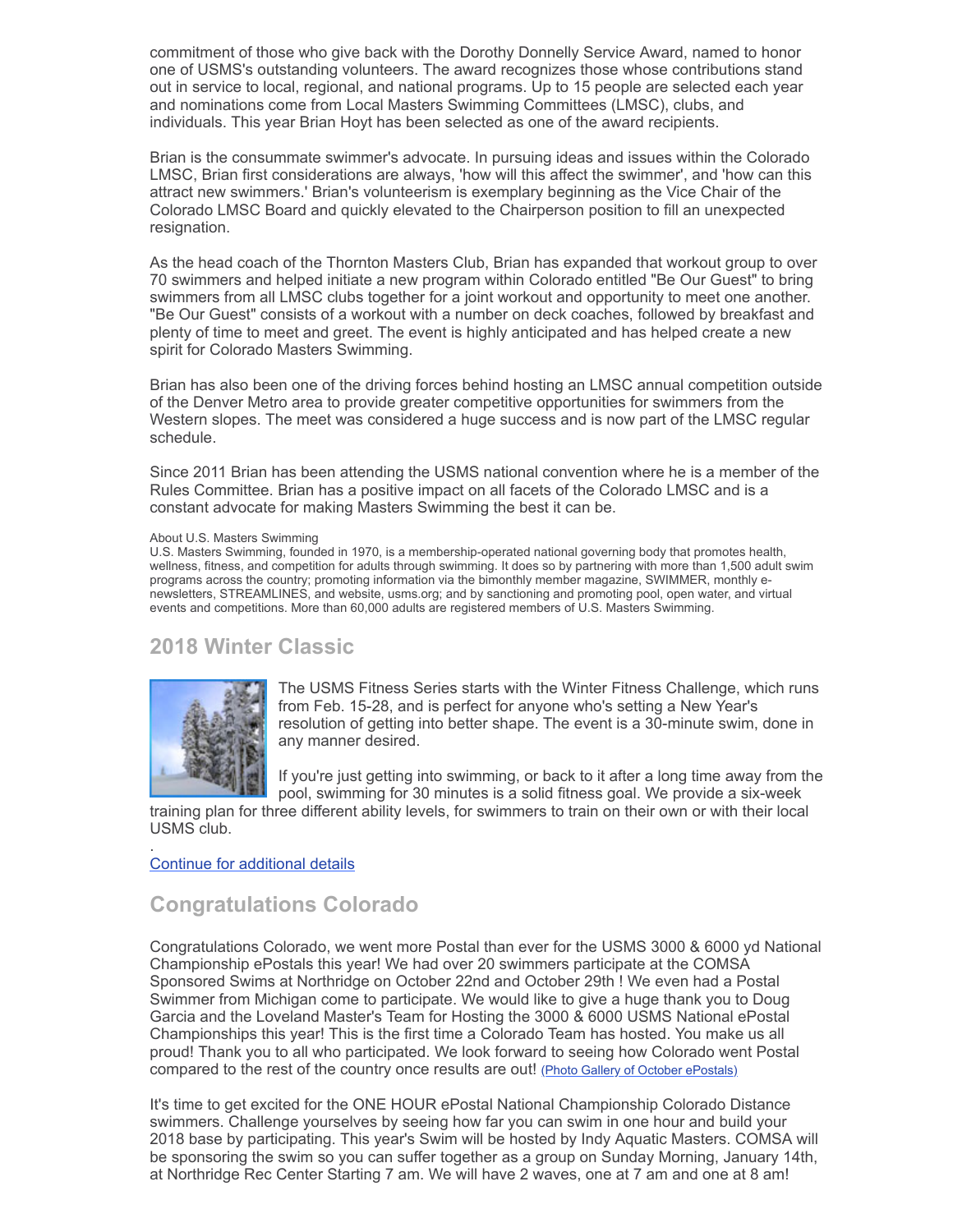Please e-mail [nicolevanderpoel@msn.com](mailto:nicolevanderpoel@msn.com) to reserve your lane. Challenge yourselves and your

teammates to participate and let's show the Country how Colorado Goes Postal! If you are unable to make that date, please ask your Masters Coaches to set up their own Postal Swim. Of course you all will receive your very own brand New Colorado Goes Postal Swim Cap!

Happy Training! Nicole Vanderpoel, Long Distance Pool Chair



**Divide and Conquer: Break Your Swim Down to Make the Most of Practice Splitting your swim into manageable chunks helps you maintain focus**

Terry Heggy | December 4, 2017

Swimming well requires concentration on technique, but it's difficult to continually think about every little detail required for optimal performance. Here are some ways to mentally divide your swims into manageable chunks to maintain focus.

#### **Long Division**

Technique [drills](http://www.usms.org/articles/articledisplay.php?aid=3151) are fabulous for learning to perform strokes correctly, but it's easy to fall back into old bad habits when you're in the middle of a long and tedious set. Dividing each swim into a set of fourths is one way to keep your mind engaged in proper stroke execution.

#### **Magnificent Medley Long Division**

The obvious example of swimming in fourths is the individual medley. Changing strokes on every quarter forces you to pay attention to what you're doing, while simultaneously rotating through a variety of muscle movements. Consider throwing some IMs into any long sets of 100s or 200s.

[Continue](http://www.usms.org/articles/articledisplay.php?aid=3391) Reading

**Quick Links Upcoming Events Ongoing Events December 9, 2017**

> **DAC Short Course Meters Championship Denver, CO [Meet Details](https://www.clubassistant.com/club/meet_information.cfm?c=2378&smid=9659)**

**[Register Now](http://comsa.org/joining/index.html)**

**[Clubs and Workout Groups](http://comsa.org/clubs/index.html)**

**[More About Us](http://comsa.org/)**

 **[Contact Us](mailto:swimkdavis@gmail.com)**

### **SAVE THE DATE**

**January 20, 2018 Colorado Swimming Hall of Fame Free Lunch by Brothers BBQ after the meet Additional details coming soon.**

**April 13-15, 201 COMSA Masters Short Course Championships VMAC - Thornton, CO [Details](https://www.clubassistant.com/club/meet_information.cfm?c=1279&smid=9661) Registration open December 15, 2017**

**CMS Apparel**

Colorado Masters apparel is now available through the Swim Team Store website. Long and short sleeve tee shirts and hoodies are available in black or white. Shorts and swim suits are in black only. Colors are all shown in black, the white choice is available once item is clicked on. All